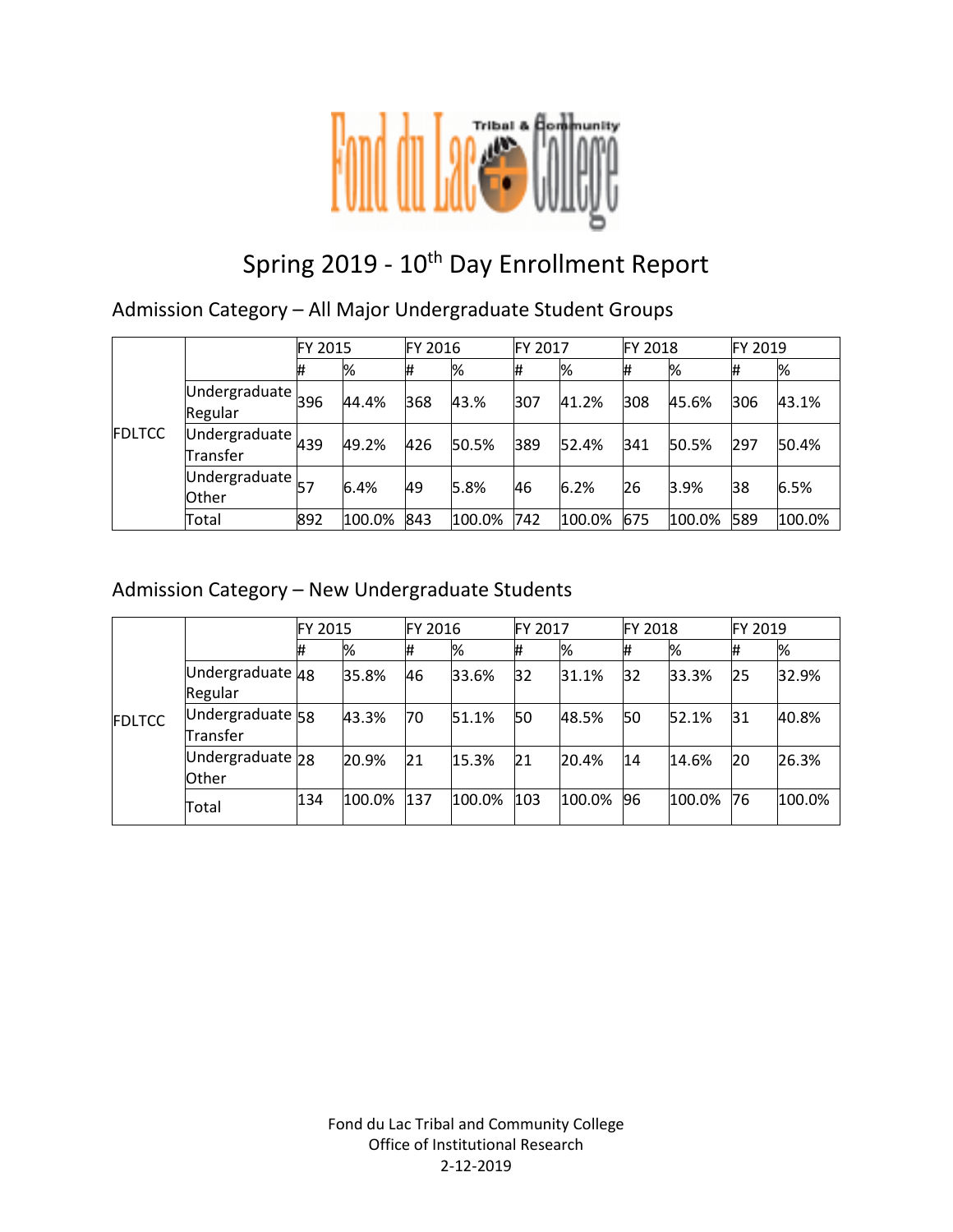|               |                               | <b>FY 2015</b> |        | FY 2016 |        | FY 2017 |        | <b>FY 2018</b> |        | FY 2019 |        |
|---------------|-------------------------------|----------------|--------|---------|--------|---------|--------|----------------|--------|---------|--------|
| <b>FDLTCC</b> |                               | #              | %      |         | %      |         | %      | #              | %      |         | %      |
|               | Undergraduate 348<br>Regular  |                | 45.9%  | 322     | 45.7%  | 275     | 43.0%  | 276            | 47.8%  | 229     | 44.6%  |
|               | Undergraduate 381<br>Transfer |                | 50.3%  | 356     | 50.6%  | 339     | 53.1%  | 291            | 50.4%  | 266     | 51.9%  |
|               | Undergraduate 29<br>Other     |                | 3.8%   | 26      | 3.7%   | 25      | 3.9%   | 10             | 1.7%   | 18      | 3.5%   |
|               | Total                         | 758            | 100.0% | 704     | 100.0% | 639     | 100.0% | 577            | 100.0% | 513     | 100.0% |

# Admission Category – Returning Undergraduate Students

# Race and Ethnicity – Undergraduate Students

|               |                                              | FY 2015 |        | FY 2016                      |        | FY 2017 |                          | FY 2018        |        | FY 2019                  |        |
|---------------|----------------------------------------------|---------|--------|------------------------------|--------|---------|--------------------------|----------------|--------|--------------------------|--------|
|               |                                              | #       | %      | #                            | %      | #       | %                        | #              | %      | #                        | %      |
|               | American<br>Indian or<br>Alaskan Native      | 154     | 17.3%  | 155                          | 18.4%  | 125     | 16.8%                    | 124            | 18.4%  | 94                       | 16.0%  |
|               | Nonresident<br>Alien                         | 1       | 0.1%   | 1                            | 0.1%   |         | $\overline{\phantom{0}}$ |                |        | $\overline{\phantom{a}}$ |        |
|               | Asian                                        | 5       | 0.6%   | 6                            | 0.7%   | 7       | 0.9%                     | 17             | 1.0%   | 7                        | 0.2%   |
| <b>FDLTCC</b> | <b>Native</b><br>Hawaiian or<br>Other People |         |        | $\qquad \qquad \blacksquare$ |        | 1       | 0.1%                     | 2              | 0.3%   | 11                       | 0.2%   |
|               | Black or African <sub>74</sub><br>American   |         | 8.3%   | 67                           | 7.9%   | 54      | 7.3%                     | 39             | 5.8%   | 45                       | 7.6%   |
|               | Hispanic of<br>Any Race                      | 25      | 2.8%   | 31                           | 3.7%   | 22      | 3.0%                     | 17             | 2.5%   | 25                       | 4.2%   |
|               | White                                        | 552     | 61.9%  | 527                          | 62.5%  | 453     | 61.1%                    | 409            | 60.6%  | 364                      | 61.8%  |
|               | Two or More<br>Races                         | 70      | 7.8%   | 51                           | 6.0%   | 76      | 10.2%                    | 75             | 11.1%  | 51                       | 8.7%   |
|               | Unknown Race 11<br>and Ethnicity             |         | 1.2%   | 5                            | 0.6%   | 4       | 0.5%                     | $\overline{2}$ | 0.3%   | 2                        | 0.3%   |
|               | Total                                        | 892     | 100.0% | 843                          | 100.0% | 742     | 100.0%                   | 675            | 100.0% | 589                      | 100.0% |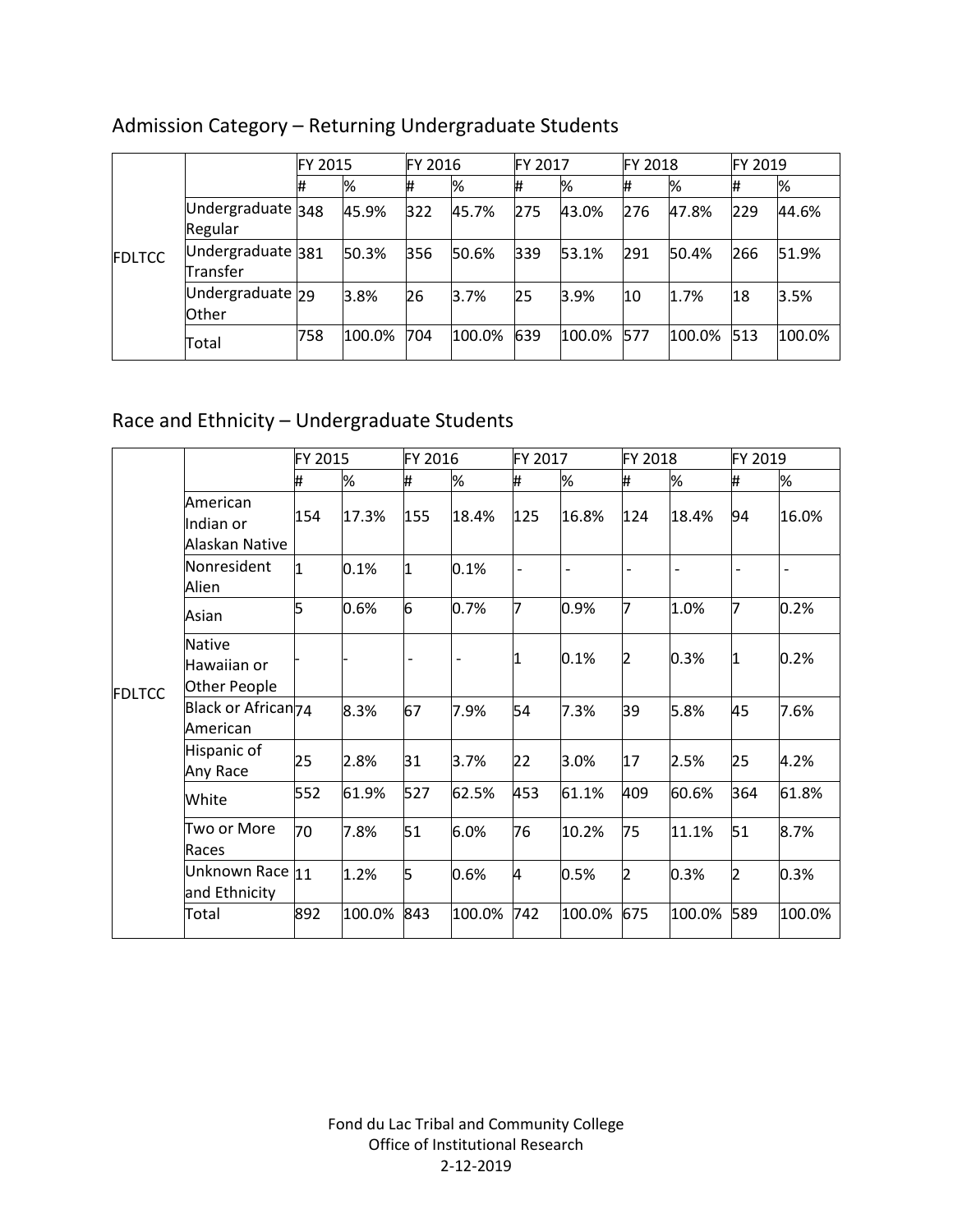|                |           | FY 2015                                                                    |            | FY 2016 |            | FY 2017 |            | <b>FY 2018</b> |            | FY 2019 |        |
|----------------|-----------|----------------------------------------------------------------------------|------------|---------|------------|---------|------------|----------------|------------|---------|--------|
| FDLTCC         |           | #                                                                          | %          | Ħ.      | %          | Ħ.      | %          | Ħ.             | %          | Ħ.      | %      |
|                | Yes       | 713                                                                        | 79.9%      | 665     | 78.9%      | 584     | 78.7%      | 537            | 79.6%      | 446     | 75.7%  |
|                | <b>No</b> | 100                                                                        | 11.2%      | 107     | 12.7%      | 100     | 13.5%      | 89             | 13.2%      | 83      | 14.1%  |
|                | lUnknown  | 79                                                                         | 8.9%       | 71      | 8.4%       | 58      | 7.8%       | 49             | 7.3%       | 60      | 10.2%  |
|                | Total     | 892                                                                        | 100.0% 843 |         | 100.0% 742 |         | 100.0% 675 |                | 100.0% 589 |         | 100.0% |
|                | Yes       | 89,286                                                                     | 59.4%      | 83,125  | 58.1%      | 78,453  | 57.0%      | 75,908         | 57.4%      | 72,297  | 56.9%  |
| Minn.<br>State | <b>No</b> | 33,527                                                                     | 22.3%      | 32,577  | 22.8%      | 31,714  | 23.0%      | 29,344         | 22.2%      | 27,705  | 21.8%  |
| System         | lUnknown  | 27,546                                                                     | 18.3%      | 32,577  | 22.8%      | 31,714  | 23.0%      | 29,344         | 22.2%      | 27,705  | 21.8%  |
|                | Total     | 150,359 100.0% 143,079 100.0% 137,666 100.0% 132,178 100.0% 126,955 100.0% |            |         |            |         |            |                |            |         |        |

### Underrepresented Undergraduate Students

# Student Load – Full/Part Time, Undergraduate Students

|               |                  | <b>IFY 2015</b> |            | FY 2016                                                                             |            | <b>IFY 2017</b> |            |        | <b>FY 2018</b> |        |        |
|---------------|------------------|-----------------|------------|-------------------------------------------------------------------------------------|------------|-----------------|------------|--------|----------------|--------|--------|
|               |                  | #               | %          | #                                                                                   | %          | #               | %          | #      | %              | #      | %      |
| <b>FDLTCC</b> | <b>Full Time</b> | 555             | 62.2%      | 520                                                                                 | 61.7%      | 417             | 56.2%      | 367    | 54.4%          | 327    | 55.5%  |
|               | <b>Part Time</b> | 337             | 37.8%      | 323                                                                                 | 38.3%      | 325             | 43.8%      | 308    | 45.6%          | 262    | 44.5%  |
|               | Total            | 892             | 100.0% 843 |                                                                                     | 100.0% 742 |                 | 100.0% 675 |        | 100.0% 589     |        | 100.0% |
| Minn.         | <b>Full Time</b> | 78,150          | 52.0%      | 75,299                                                                              | 52.6%      | 72,831          | 52.9%      | 70,477 | 53.3%          | 67,696 | 53.3%  |
| State         | <b>Part Time</b> | 72,209          | 48.0%      | 67,780                                                                              | 47.4%      | 64,835          | 47.1%      | 61,701 | 46.7%          | 59,259 | 46.7%  |
| System        | Total            |                 |            | 150,359  100.0%  143,079  100.0%  137,666  100.0%  132,178  100.0%  126,955  100.0% |            |                 |            |        |                |        |        |

*\*\*\*All data are from the spring 10th Day Minn. State Enrollment Analytic Tool\*\*\**